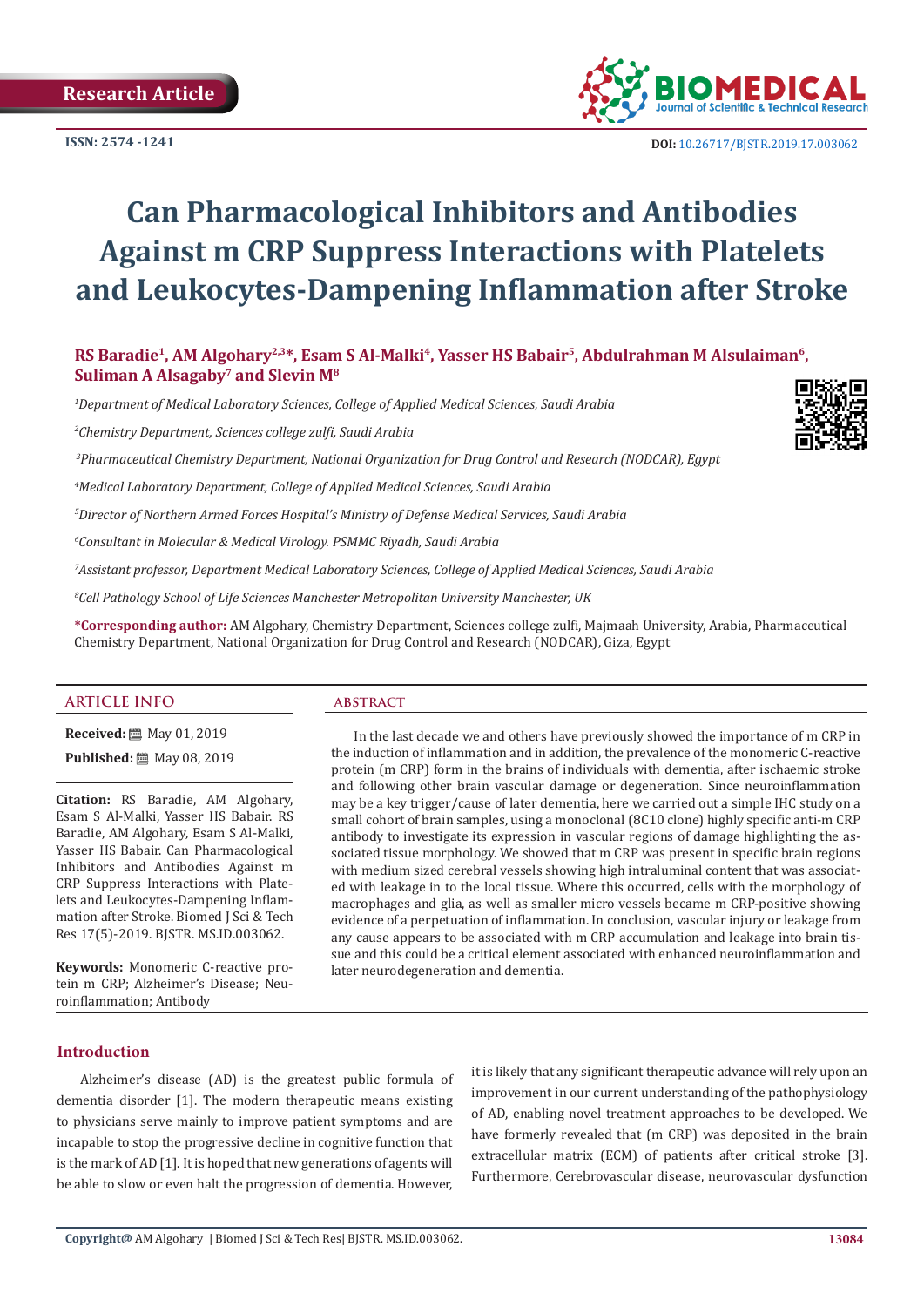and cerebral blood flow abnormalities are now recognized as critical influences in the pathophysiological development of AD, damaged, blocked or in patent vessels having a severe effect on the function of local neurovascular units (with approximately 80% of AD brains at post-mortem shown to have significant vascular abnormalities). Damage to the deep penetrating vessels within the brain such as following lacunar stroke, ischaemic stroke or head trauma, may lower the threshold for development of vascular and other (mixed) dementia, particularly in younger patients [4,5]. Also, in the last investigation we determine localization within the brain and indicators of previous stroke or vascular disruption in nonhuman samples [6]. Chronic neuroinflammation is strongly associated with later development of cognitive decline and dementia/Alzheimer's disease Selles MC et al. [7] and in addition, acute events such as ischaemic stroke, traumatic brain injury, and intracerebral haemorrhage as well as smaller vascular insults associated with for example lacunar stroke predispose individuals significantly to neurodegenerative complications Rensma et al. [8], Vinters et al. [9].

C-reactive protein has long been known to represent a useful marker of both acute and chronic inflammation Slevin et al. [6] however only in recent years has it, and particularly its monomeric form (m CRP-monomeric C-reactive protein) been shown to be biologically active within the brain and strongly associated with neuroinflammation and degeneration if not directly a causative factor in development of dementia Luan and Yao [10]. The involvement of m CRP in angiogenesis and vascular abnormalities Boras E et al. [11] prompted us here to examine small cohort of human brain samples from individuals after death who had clinical and pathological evidence of the existence of stroke and/or dementia. We analyzed specifically the localization of m CRP within vascular regions of the brain. Prior studies have attempted to shown that m CRP is deposited in significant quantities within the brain parenchyma after stroke, and we have recently identified a possible

role of this protein in supporting neurodegeneration and aberrant vascular development. Recent clinical trials for AD have focused on attempts to remove pathological substrates e.g. amyloid-p, tau and neurofibrillary tangles (NFTs). So far, they have been unsuccessful. Here we can fix two hypothesize First one is vascular disruption and concomitant releasing of m CRP within the human brain tissue could increase on-going neurological damage via stimulation of neuroinflammation and from direct consequences of its action on both neuronal and vascular cells. Second, there are no pharmacological agents with regulative approval for use in the treatment of vascular dementia and novel approaches are desperately needed.

# **Methods**

Alzheimer's tissue (post mortem) from 10 patients and was obtained from the Brain Bank in Bristol (UK). Tissue sections were obtained from blocks of the cerebral cortex, specifically, from the frontal lobe, parietal lobe and occipital lobe. Details are shown in Table 1. The AD cases all had a history of progressive dementia with or without Stroke and were selected on the basis of a diagnosis according to CERAD of 'definite AD and a Braak tangle stage of V-VI; according to NIA-Alzheimer's Association guidelines, AD neuropathological change was considered a sufficient explanation for the dementia in all cases. The normal controls had no history of dementia, few or no neurotic plaques, and no other neuropathological abnormalities Mirra et al; Braak et al; Mortine et al. [12-14]. Samples were dissected into infarcted (identified with 2, 3, 5-triphenyltetrazolium chloride), peri-infarcted and normal looking unaffected tissue as previously described. Periinfarcted tissue showed structural integrity but was characterized by oedema, altered morphology of the neurons (some showing changes of apoptosis), inflammatory macrophage infiltration and angiogenesis. Tissue from the contralateral hemisphere served as a control. Samples were dissected into 2 mm diameter pieces and either frozen in liquid nitrogen at -70°or fixed in 10% buffered saline prior to paraffin embedding.

**Table 1:** patients/samples F=frontal; BG=basal ganglia; OCC=occipital; PAR=parietal; AD=Alzheimer's disease; CVD=cardiovascular disease; VaD=vascular dementia; CAA= cerebral amyloid angiopathy; TBI=traumatic brain injury. Results: We showed that monomeric-C-reactive protein deposition was highest in those regions affected by stroke or vascular disruption, and that within those same areas, there was more interaction and co-localization between major classical proteins of neurodegeneration (β-amyloid and tau).

| <b>Number</b> | Age | <b>Sex</b> | Diagnosis-1 | Diagnosis-2              |
|---------------|-----|------------|-------------|--------------------------|
| 893F          | 71  | M          | AD          | CAA                      |
| 883BG         | 91  | F          | <b>CVD</b>  | $\overline{\phantom{a}}$ |
| 9160CC        | 72  | F          | Va D        | MELANOMA                 |
| 850F          | 79  | M          | AD          | <b>CVD</b>               |
| 798PAR        | 95  | F          | <b>CVD</b>  | AD                       |
| 9540CC        | 84  | F          | <b>CVD</b>  | $\overline{\phantom{a}}$ |
| 893F          | 71  | M          | AD          | CAA                      |
| 963PAR        | 71  | M          | AD          | CAA                      |
| 855BG         | 93  | F          | TBI         | <b>CVD</b>               |
| 815F          | 70  | M          | AD          | $\overline{\phantom{a}}$ |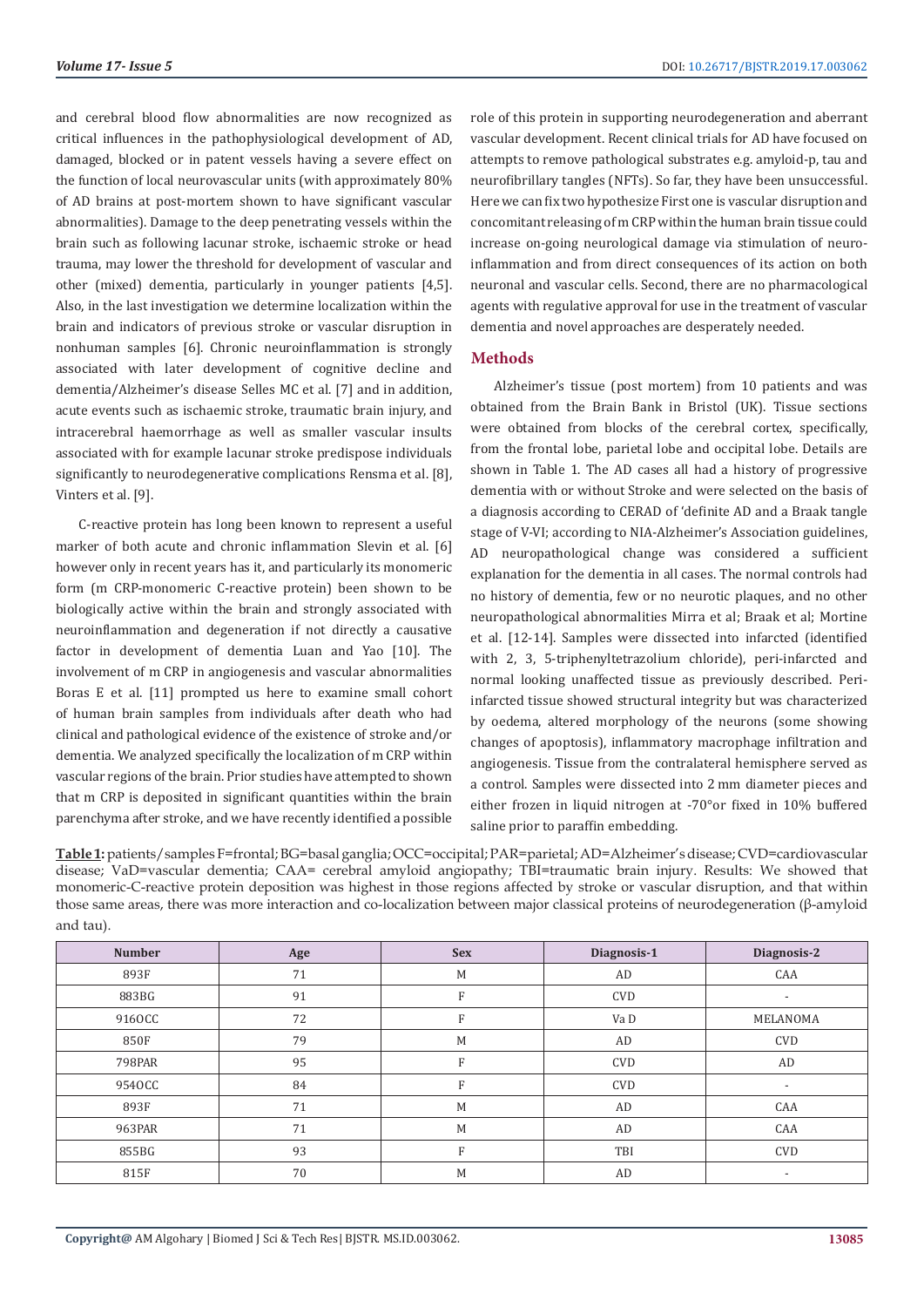# **Results**

Of the 10 patient samples examined, 7 showed significant macroscopically visible and specifically m CRP positive regions that were associated with vascular structures and abnormal looking brain tissue parenchymal morphology. The major highlights were as follows:

A. 893-F: there is notable m CRP staining around blood vessels and evidence of positively stained macrophages and microglia in small regions of abnormal looking tissue.

B. 883-BG: strong evidence of staining around abnormal tissue with possible vascular disturbance and a strong local inflammatory with many macrophages/glia stained positively for m CRP. Here we can see an m CRP-loaded blood vessel secreting or leaking in to the local tissue that has become very strongly m CRP positive (Figure 1A; x 40 and B x 200)-as compared with a more remote area on the same slide where there is no evidence of m CRP staining (C-x 200). In other areas m CRP is found loaded in to intact vessels without obvious leakage (Figure 1D).

C. 916-OCC: shows an example of large vessels containing m CRP, near to a site of possible infarction/tissue damage; some of which seems to have been able to enter the local surrounding tissue micro-vessels and neurons in association with inflammation.

D. 850-F: Many small to medium sized vessels stained positive for m CRP (arrows) and what looks like a regional specific build-up of the protein with the local micro-environment strongly inflammatory and macrophage/glia positively stained (Figure 1E & 1F; DAB brown).

E. 798-PAR: inflammatory brain region with small vessels and macrophages staining positive for m CRP. Large surrounding areas of negatively stained tissue.

F. 954-OCC: small infarcted area surrounded by m CRP-positively stained macrophages and glia, again with other remote regions remaining negatively stained.

G. 963-Par: a region of tissue next to a micro-infarcted area that has stained strongly positive for m CRP. Micro vessels and inflammatory cells are positively stained (Figure 1G-x 40 and H x 200 showing macrophages and vessels positive Dab brown).

# **Discussion**

This is the first study to perform a focused analysis of specific cases of individuals who died with clinical evidence of neurodegenerative conditions-with a view to identifying and localizing vascular abnormalities associated with m CRP expression. In this simple IHC study, we show strong evidence that a build-up of m CRP can be found in a majority of 10 individuals presenting with neurodegenerative complications. In addition, this m CRP staining is frequently associated with regions of neuro-inflammation with macrophages and glial cells staining positive as well as small to medium sized blood vessels. Strikingly, we show an image of what appears to be m CRP un-loading from the site of a larger vessel in to the local parenchyma where it has become associated with existing cells. Monomeric CRP is now known to elicit a pro-inflammatory influence upon macrophages and glia, inducing nitric oxide synthase Sproston NR et al. [15] and TNF-α/IL-1β amongst other cytokines Slevin et al. [15]. Hence within the brain after trauma or in hypoxic conditions, penetration of m CRP may enhance pro-inflammatory micro-environment causing more damage. Additionally, there is some evidence to support a relationship between CRP/m CRP expression and a direct effect on neurodegeneration and dementia, including beta amyloid plaque formation. In regard to the possible relationship to angiogenesis, aberrant angiogenesis associated with formation of none-patent or leaky micro vessels as part of a regenerative or restorative effort within damaged brain tissue only serves to permeabilize the parenchyma thereby further increasing immune cell infiltration and so on and so forth Badimon et al. [16]. Her we provide solid evidence in support of an important role for m CRP in creation of and/or perpetuation of inflammation within damaged brain tissue and the vascular compartment, when damaged may provide an access point for leakage of m CRP that may enhance or pre-dispose individuals to the development of dementia or other cognitive deficiencies (Figure 1).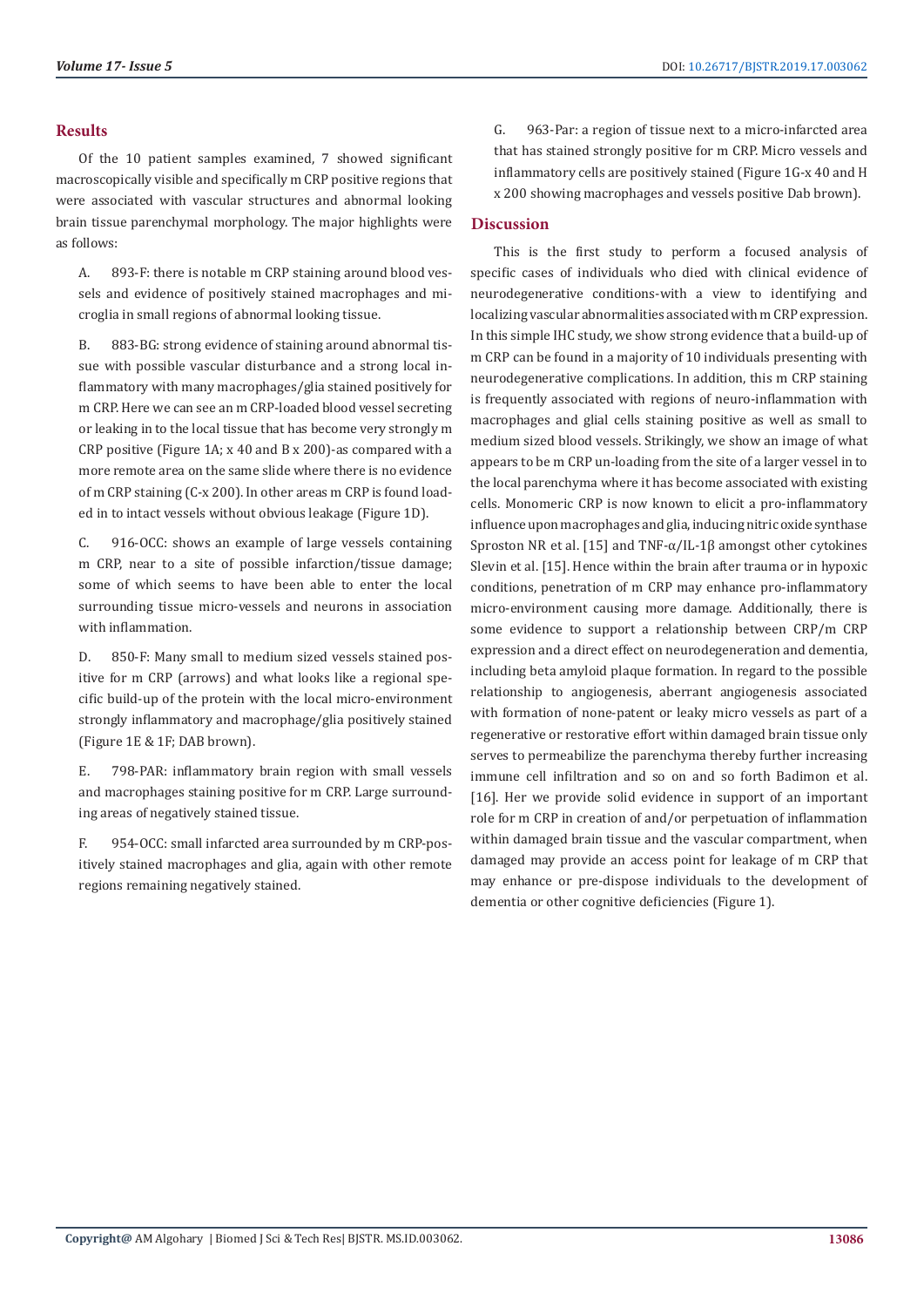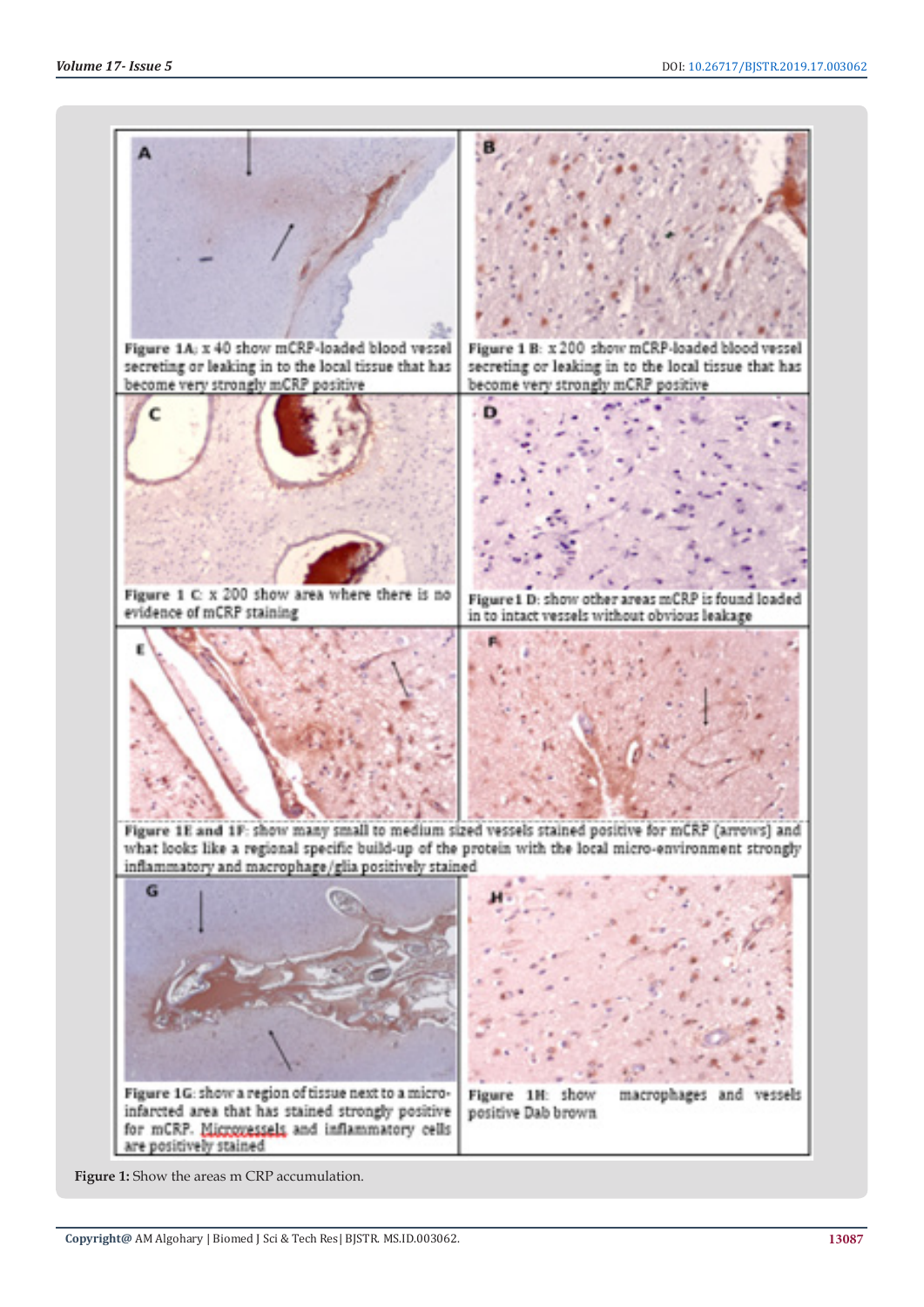A modulator of the proposed target (m CRP) provides a completely novel approach to enable protection from development of Va D (and associated AD) after stroke. This would be the first attempted therapy to target a key molecule associated with vascular damage after stroke and that is strongly linked to neurodegenerative pathology. This is primarily a preventative/ protective strategy rather than a treatment for those already presenting with VaD/AD. This agrees with prior experience in AD where most of the therapies are started probably too late in the degenerative process. These outcomes high spot the probable of targeted antibodies and macromolecule therapeutics to inhibit the linking of m CRP by inhibition of interaction of membrane and following stimulation of cellular cascade systems, which yield the pro-inflammatory effects related with monomeric CRP [17]. The Complementarity-determining regions (CDR) of antibody binds with m CRP, namely; The patent of new antibody has deduced Fab amino acid (AA)-sequences Heavy chains (IgG-gamma): (HVCDR1- SMGFH, HVCDR2- FISSRLTIY, HVCDR3-ADTRLT) And Light chains (IgG-gamma): (LVCDR1- KASSVPYMH, LVCDR2- RANDTSNS, LVCDR3- LQDEPRTF) Figure 2.



# **Conclusion**

For the first time, here we have provided evidence of m CRPbuild-up within small and medium sized micro-vessels within the brain tissue localized to stroke. We capture the release into brain parenchymal tissue of m CRP and a concomitant activation of regional and focal blood vessels where they are exposed to this protein. This work provides further evidence to support a prominent role for m CRP in induction of inflammation and neurodegenerative capability after stroke and brain damage. Also, we introduce pharmacological agents with characteristic a preventative, protective and treatment for AD.

## **Acknowledgement**

This research was reinforced by the Applied Medical Sciences College, Majmaah University, Majmaah 11952, P.O box 1405, Saudi Arabia. We would like to express our gratitude toward RA (r.albaradie@mu.edu.sa) supervisor of the Stroke chair, Majmaah university and Dr. Khalid Bin Saad Al Muqrin, Rector, Majmaah University, and Deanship of Research, Majmaah University for providing the necessary support and assistance for completing this study. This work was carried out under project number 38/130 Majmaah university.

# **References**

- 1. [HC Hendrie \(1998\) Epidemiology of dementia and Alzheimer's disease.](https://www.ncbi.nlm.nih.gov/pubmed/9581216) [Am J Geriatr Psychiatry 6\(2 Suppl. 1\): S3-18.](https://www.ncbi.nlm.nih.gov/pubmed/9581216)
- 2. [NI wamoto, E Nishiyama, J Ohwada, H Arai \(1994\) Demonstration](https://www.ncbi.nlm.nih.gov/pubmed/7824175) [of CRP immunoreactivity in brains of Alzheimer's disease:](https://www.ncbi.nlm.nih.gov/pubmed/7824175) [immunohistochemical study using formic acid pretreatment of tissue](https://www.ncbi.nlm.nih.gov/pubmed/7824175) [sections. Neurosci Lett 177\(1-2\): 23-26.](https://www.ncbi.nlm.nih.gov/pubmed/7824175)
- 3. [M Slevin, S Matou-Nasri, M Turu, A Luque, N Rovira, et al. \(2010\)](https://www.ncbi.nlm.nih.gov/pubmed/19170684) [Modified C-reactive protein is expressed by stroke neovessels and is a](https://www.ncbi.nlm.nih.gov/pubmed/19170684) [potent activator of angiogenesis in vitro. Brain Pathol 20\(1\): 151-65.](https://www.ncbi.nlm.nih.gov/pubmed/19170684)
- 4. [Montagne A, DA Nation, MD Sweeney, AW Toga, BV Zlokovic, et al. \(2016\)](https://www.ncbi.nlm.nih.gov/pubmed/27038189) [Brain imaging of neurovascular dysfunction in Alzheimer's disease. Acta](https://www.ncbi.nlm.nih.gov/pubmed/27038189) [Neuropathol 131\(5\): 687-707.](https://www.ncbi.nlm.nih.gov/pubmed/27038189)
- 5. [JB Toledo, SE Arnold, K Raible, J Brettschneider, SX Xie, et al. \(2013\)](https://www.ncbi.nlm.nih.gov/pubmed/23842566) [Contribution of cerebrovascular disease in autopsy confirmed neuro](https://www.ncbi.nlm.nih.gov/pubmed/23842566) [degenerative disease cases in the National Alzheimer's coordinating](https://www.ncbi.nlm.nih.gov/pubmed/23842566) [centre. Brain 136\(pt 9\): 2697-706.](https://www.ncbi.nlm.nih.gov/pubmed/23842566)
- 6. [M Slevin, L Donghui, M Al-Hsinawi, R Al-Baradie, J Krupinski \(2017\)](https://pdfs.semanticscholar.org/de7c/c39f0704571723f4c2a3dce07d369b2672a6.pdf) [Expression of Monomeric C-Reactive Protein in Infarcted Brain Tissue](https://pdfs.semanticscholar.org/de7c/c39f0704571723f4c2a3dce07d369b2672a6.pdf) [from Patients with Alzheimer's Disease Turk Patoloji Derg 33: 25-29.](https://pdfs.semanticscholar.org/de7c/c39f0704571723f4c2a3dce07d369b2672a6.pdf)
- 7. [Selles, M Clara, Oliveira, M Mauricio, Ferreira, T Sergio \(2018\) Brain](https://www.ncbi.nlm.nih.gov/pubmed/29710716) [Inflammation Connects Cognitive and Non-Cognitive Symptoms in](https://www.ncbi.nlm.nih.gov/pubmed/29710716) [Alzheimer's Disease. J Alzheimer's Dis 64\(S1\): 313-327.](https://www.ncbi.nlm.nih.gov/pubmed/29710716)
- 8. SP Rensma, TT van Sloten, LJ Launer, CDA Stehouwer (2018) Neuroscience and Biobehavioral Reviews. Neurosci Biobehav Rev 90: 164-173.